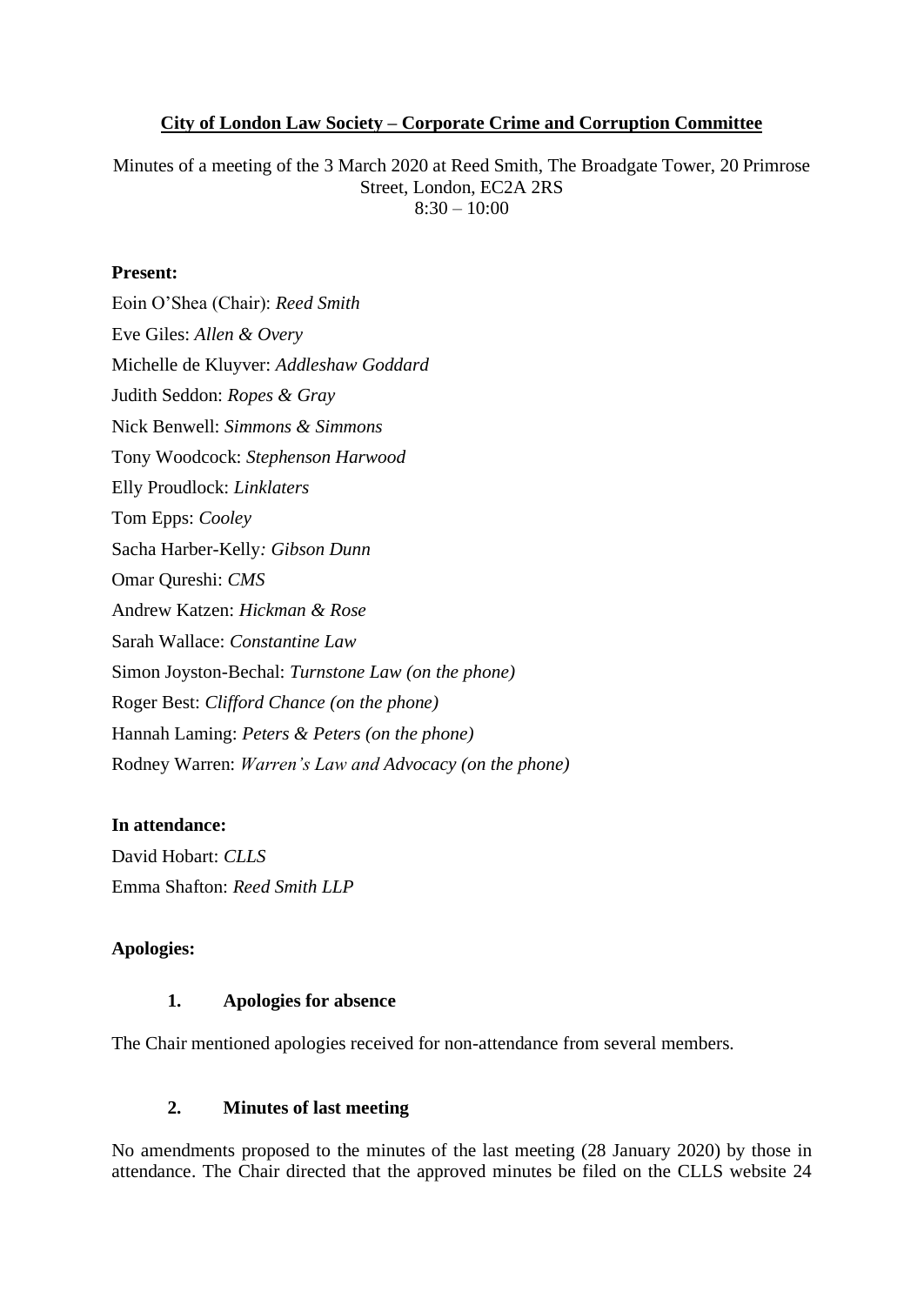hours after the meeting, subject to Committee members sending any final comments on the draft.

# **3. Pre-Interview Disclosure & Interview Practices**

The Chair advised the Committee that these issues remain on the agenda. The Chair had previously been liaising with Camilla de Silva of the Serious Fraud Office (SFO) who had recently moved into private practice so the Chair will follow up with the SFO to find a suitable alternative to progress discussions with.

# 4. **Practice/Legal Updates**

The Committee discussed the outcome of the *Serious Fraud Office v Barclays* in which all individuals and the Bank were acquitted at some length. All judgments are now available online (including the decision of Jay J in May 2019). Among other issues, the Committee discussed the identification principle and the difficulty of analysing bribery out of context with other behaviours.

The committee discussed whether there is an argument for extending the Deferred Prosecution Agreement (DPA) regime for individuals in suitable cases. It was noted that in the financial services sector, the FCA is well equipped to deal with individuals – but elsewhere – individual DPAs might plug the gap.

The *Airbus* DPA was discussed at length, in particular the concurrent approach to calculation of the penalties (which was also the approach adopted in *Rolls Royce*). The issue of the size of discounts was discussed, with differing positions being advanced by parties such as Transparency International and former SFO officials.

# **5. Law Society, Criminal Law Committee Liaison**

The LS Committee recently contacted the Chair and asked if the CLLS would say something in support of the Law Society's position in relation to reforms of criminal legal aid. Their position is that under-funding of criminal legal aid is now critical and that this is bad for the justice system as a whole.

The Committee discussed a letter to newspaper editors or a comment piece where the City make the point that funding criminal defence is central to the rule of law and is important to all parts of legal practice, including commercial practitioners.

# **6. Upcoming Legislation and Consultations**

A major upgrade of the SARS system is due. The Committee discussed whether a financial crime levy on city law firms (and other user of the SARS system such as Banks) would be implemented to fund this. It was discussed whether the SARS regime could start self-funding